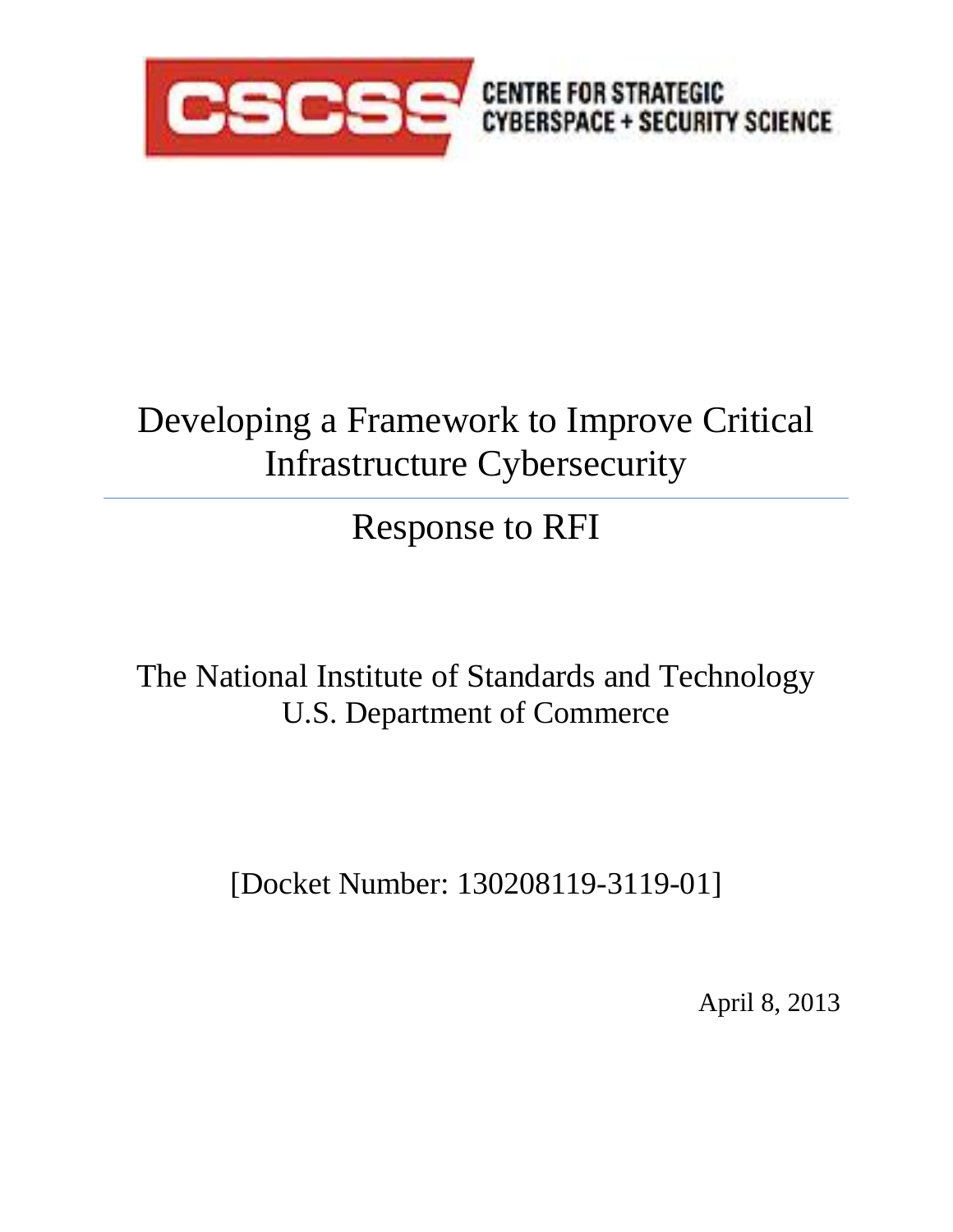

## Contents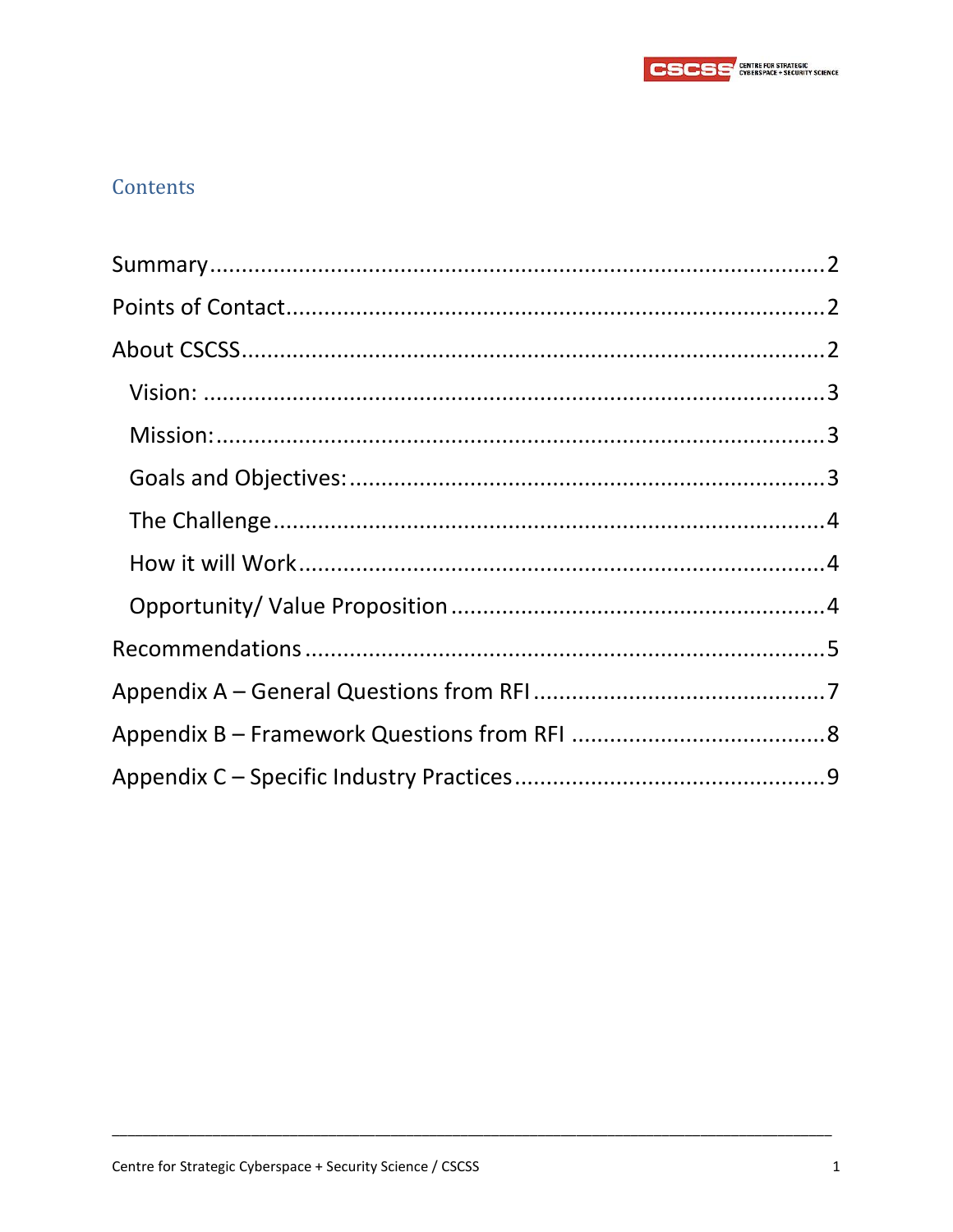

#### <span id="page-2-0"></span>**Summary**

The Center for Strategic Cyberspace and Science (CSCSS) is pleased to submit comments in response to the Request for Information (RFI) as requested by The National Institute of Standards and Technology as published in the of the Federal Register dated 21 February 2013, notated FR Doc. 2013-04413 and Docket Number: 130208119-3119-01.

#### <span id="page-2-1"></span>**Points of Contact**

Dr. Marc Gartenberg Chief Operating Officer [marc.gartenberg@cscss.org](mailto:marc.gartenberg@cscss.org) (571) 451.0312 x 501 (Office) 301.747.0717

Mr. Richard Zalewski President & CEO [richard.zalewski@cscss.net](mailto:richard.zalewski@cscss.net) (571) 451.0312 x702 (Office)

#### <span id="page-2-2"></span>**About CSCSS**

The Centre for Strategic Cyberspace + Security Science / CSCSS is a multilateral, international not-for-profit organization that conducts independent cyber-centric research, programs, development, and analysis

Providing Leadership / Research / Defence to Cyberspace, defence intelligence, cybersecurity, and science

CSCSS address threats, trends, and opportunities shaping international security policies and national cyberspace cyber security initiatives.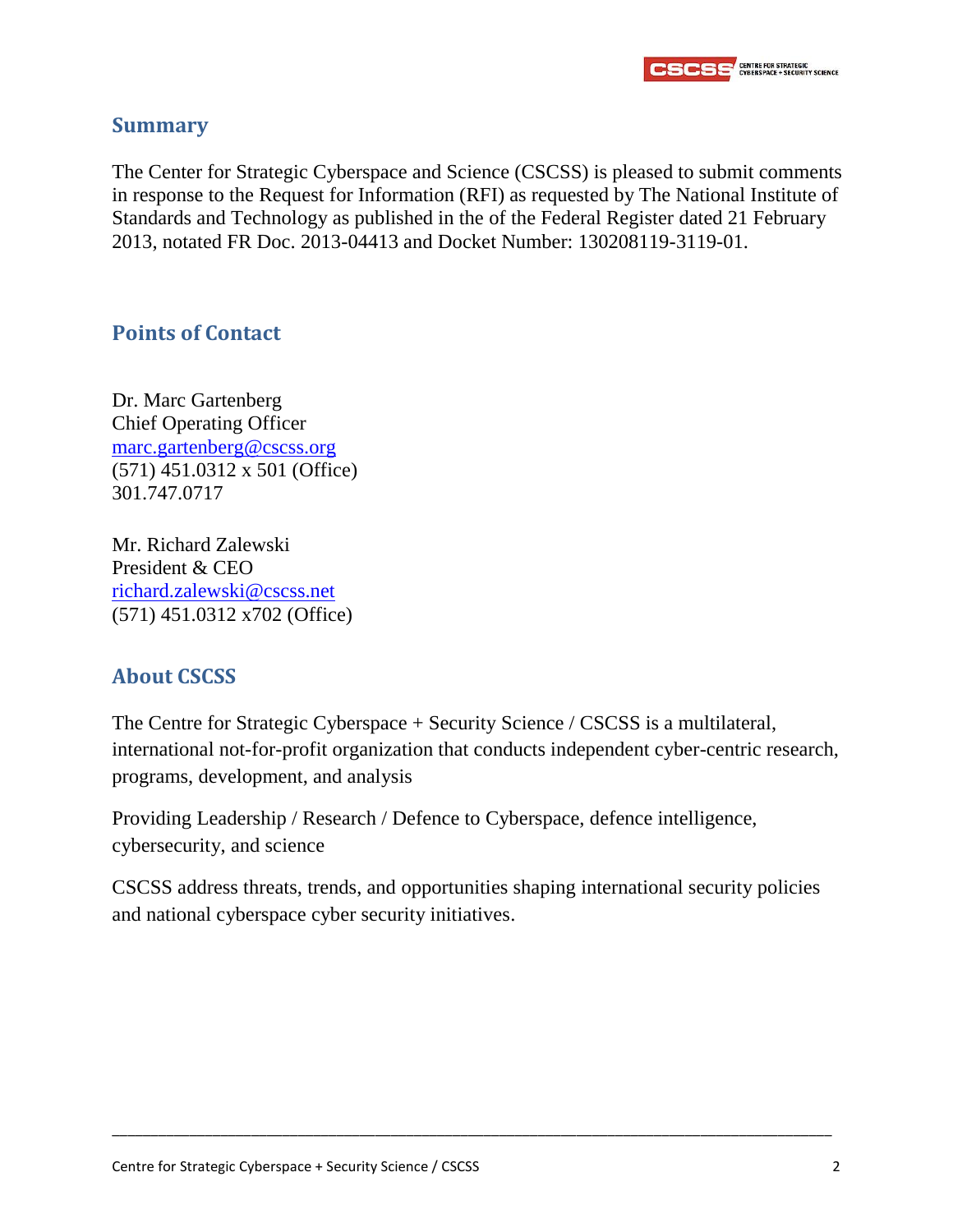As a Strategic Leader in Cyberspace CSCSS:

- Works jointly and in collaboration with key partners to address, develop, and define cyber technologies, cyber defense force capabilities, information dominance, National Critical Infrastructure / NCI, cyber concept operations and national cyber security
- Delivers practical recommendations and innovative solutions and strategies to advance a secure cyberspace domain
- Provide to CSCSS connectivity to government, private public sector, agencies and academia to address cyber science, and cybersecurity, cyber-based research and development, studies, programs and projects, and initiatives, working to find strategic insights and solutions for cyberspace and cyber-centric issues faced today. Just as importantly the
- Advisory as a whole will also be looked upon to deliver leadership and advice to the CSCSS Management Team for the Centers overall strategic direction

The Centre for Strategic Cyberspace and Security Science | CSCSS is an international revenue neutral organization that conducts research, development and education in the area of cyber security, intelligence and science, while analyzing the threats and opportunities shaping cyberspace and internationally security policy initiatives.

#### <span id="page-3-0"></span>**Vision:**

Our vision is to ensure that cyberspace remains open to innovation and the free flow of ideas, information and expression.

#### <span id="page-3-1"></span>**Mission:**

Our mission is to conduct high-quality, credible, independent research and provide innovative, focused, realistic recommendations and initiatives.

#### <span id="page-3-2"></span>**Goals and Objectives:**

CSCSS is determined to tackle the threats internationally, in collaboration with public – private, inter-agency partnerships that focus on the international aspects of cyberspace and security. This will be achieved by leveraging the use of research and resources while driving cyber security to focus on key issues, infrastructures, and coordinated preventative and responsive activities. CSCSS is committed to:

Strengthening cyberspace at an organizational, national and international level

Protecting key elements of the information and critical infrastructure which are crucial to the continued delivery of essential services and national security by preventing loss,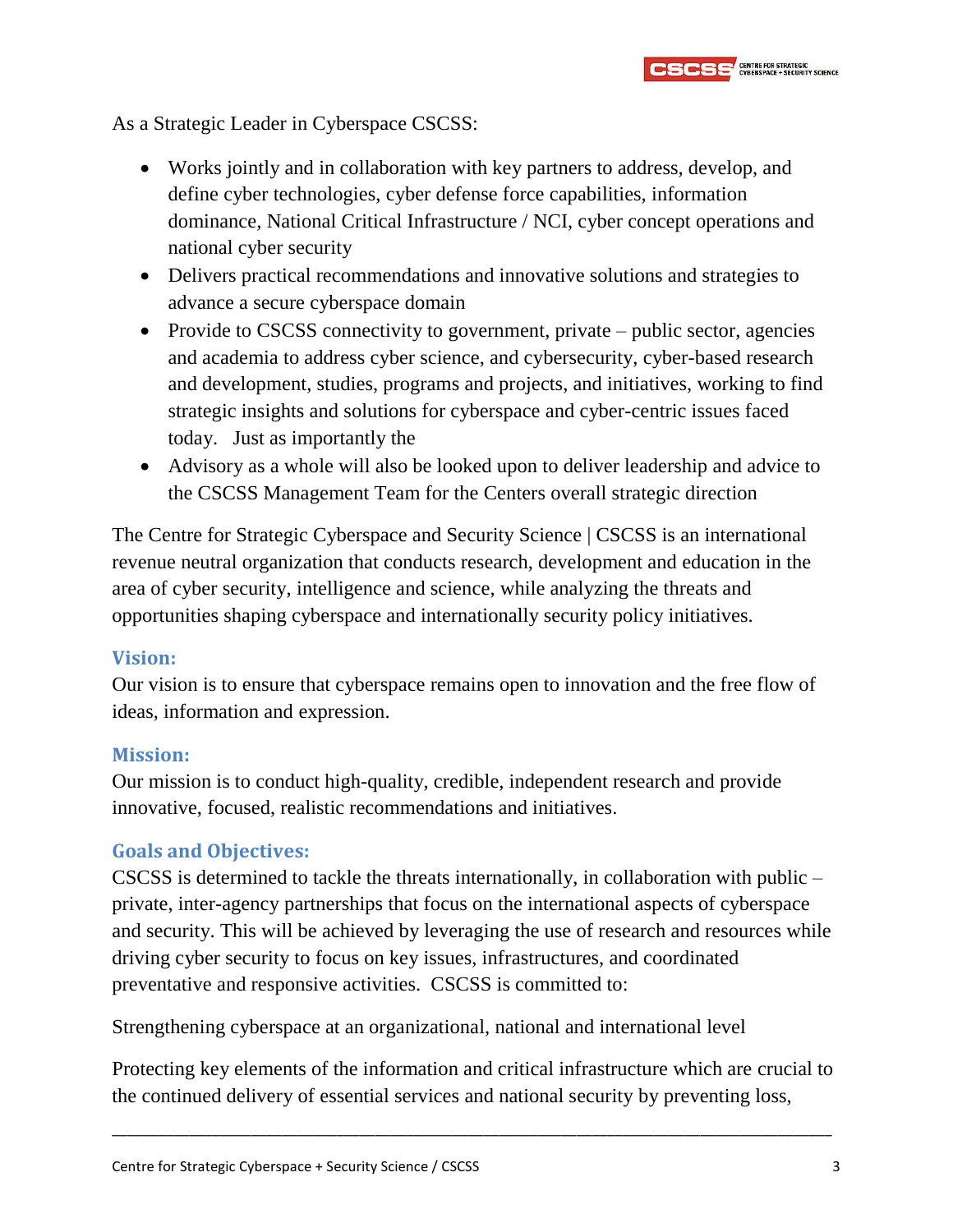through espionage of intellectual property and/or of sensitive information that could damage national and economic security and well-being reducing the vulnerability of national critical infrastructure to cyber warfare, cyber-terrorism and other threats.

**CSCSS** ENTRE FOR STRATEGIC

#### <span id="page-4-0"></span>**The Challenge**

There is still no systematic effort at strategic cyberspace planning for national security that is inclusive, deliberative, and integrative and defensive. Almost all cyber warfare capabilities developed to date are offensive in nature. The cyber security industry(vendor), as a group that is entrusted for defense, is generally lagging behind offensive capabilities of cybercriminals, terrorist organizations, cartels and nation sponsored and corporate espionage.

#### <span id="page-4-1"></span>**How it will Work**

The articulation of a vision that describes a purpose but describing a destination is no substitute for developing a comprehensive roadmap for how we can protect cyberspace will achieve our stated mission, goals and objectives. CSCSS will bring the collective voices to the cyber arena at an international level through collaborative partnerships. CSCSS will provide leadership on issues relating to cyberspace, cyber warfare, intelligence, situational awareness, law and privacy.

As the threats to national-international security and economic growth increase and become more complex and global, members of intelligence communities, government agencies, and industry are working more closely together than ever before. We will foster and promote these associations and provide CSCSS as a common ground and strategic platform for interaction on these relationships though:

- Summits and Conferences
- Executive Level Briefings on cyberspace, cyber security and the persistent threat
- Joint (sponsored) Projects with private-public, agency partners
- Academic and Research Partnerships

### <span id="page-4-2"></span>**Opportunity/ Value Proposition**

In the global forum, we are the only independent, bipartisan, revenue neutral, strategic cyberspace and security science group in operation, working to develop international strategies for cyberspace and scientific based research and development that clearly articulate strategic cyberspace security objectives, goals, and priorities. As a group CSCSS deliver a globally focused, well-defined strategic objective. We present clear cyber and cyberspace based security goals for government, the public-private sector and industry. We will develop a multinational strategy that clearly articulates strategic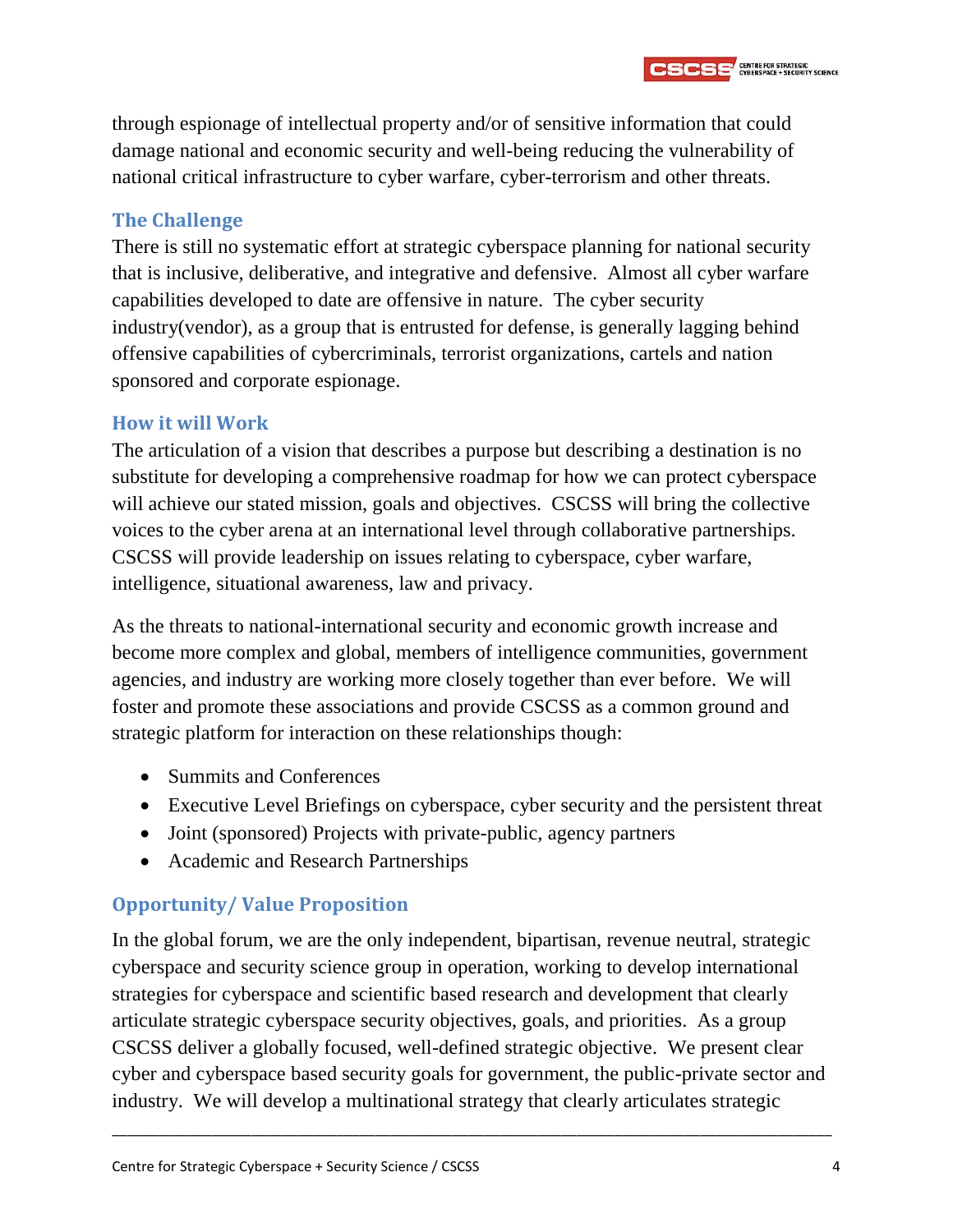

cyberspace security objectives, goals, and priorities; establishing coordinated cyberleadership and promoting CSCSS as capable and respected operational leader in cyberspace, cyber-warfare, cyber-security and research and development.

#### <span id="page-5-0"></span>**Recommendations**

Based upon the questions raised in the RFI, our senior leadership analyzed and developed a draft paradigm that aligns and enables the goals established in the Executive Order 13626. During our analysis it became increasingly evident that the best solution might in fact be the easiest solution, namely taking existing paradigms and honing them into a model of maturity which is clear and transparent. Taking this approach increases the likelihood of success by allowing personnel to maintain operational effectiveness with less likelihood of new required training, minimizing costs through an economy of scale.

Furthermore, we urge Federal Agencies to align with industry to form Non-Government Organizations (NGO) that will be useful to foster best-practices and spirited dialogue resulting in Rapid Prototype Solutions (RPS). These RPS can be expeditiously prototyped and outcomes would then become input to the next iteration of forward planning, enabling solutions that are "leading edge" in nature.

Through this evolutionary cycle, improvements can be built in rather than patched on after the fact, minimizing action time, thereby shortening responses to any zero-day exploitation. The key to success is making sure that communication channels are established, processes developed, and exercises put into place ensuring the effective use of those channels – with metrics captured along the way for analytical assessment as well as using them for reporting results to senior agency management officials through highlevel rolled up "green, yellow, red" scorecard. Lessons learned and best practices can be instilled through continuous monitoring, resulting in a dynamic, flexible and resilient model.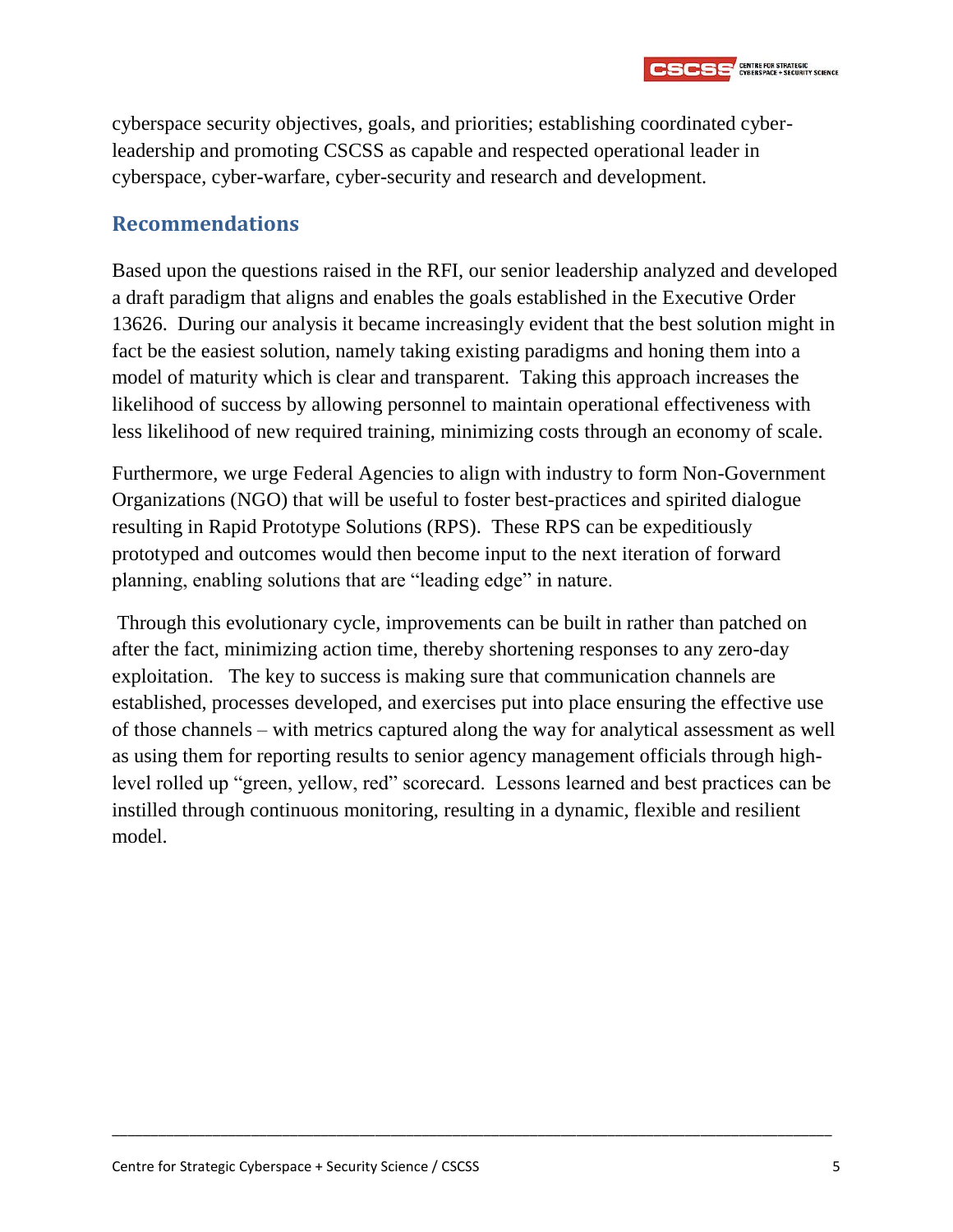

The Basics of the continuous monitoring model is shown below in Figure 1.





In addition, CSCSS strongly encourages utilizing the Managing Agency Program Methodology Model for process development and improvement, which lead to an enhanced Return on Investment and scales accordingly. This is depicted in Figure 2 below.

| <b>PERIODS</b>          | <b>STUDY PERIOD</b>                       |                               |                             |                               |                             |  |
|-------------------------|-------------------------------------------|-------------------------------|-----------------------------|-------------------------------|-----------------------------|--|
| &                       | <b>User Requirements Definition Phase</b> |                               | <b>Concept Definition</b>   | <b>System Specification</b>   | <b>Acquisition Planning</b> |  |
| <b>PHASES</b>           |                                           | Source Selection, If Required | <b>Phase</b>                | <b>Phase</b>                  | <b>Phase</b>                |  |
| <b>MAJOR ACTIVITIES</b> | Define User                               | Model User                    | Trade-off Candidate         | Define System                 | <b>Select Acquisition</b>   |  |
|                         | <b>User Requirements</b>                  | Requirements                  | <b>System Concepts</b>      | Design Criteria and           | Approach                    |  |
|                         |                                           |                               |                             | Verification Approach         |                             |  |
|                         | Validate                                  | Establish                     | Identify Risks and          |                               | Complete System             |  |
|                         | Requirements                              | <b>Project Control</b>        | Assess Technical            | Develop                       | <b>Acquisition Planning</b> |  |
|                         |                                           | Board                         | Feasibility                 | Performance                   |                             |  |
|                         | Develop Initial System                    |                               |                             | Specification                 | Identify Government         |  |
|                         | Concept(s)                                | Quantify & Bound              | Select System               |                               | Resources Required          |  |
|                         |                                           | System                        | Concept                     | Trace Performance             |                             |  |
|                         | Initiate System                           | Requirements                  |                             | Specification to              | Executive                   |  |
|                         | <b>Acquisition Planning</b>               |                               | Develop User                | <b>System Requirements</b>    | Management                  |  |
|                         |                                           | Define Concept                | Validation Approach         |                               | Commits                     |  |
|                         | Prepare Initial                           | Selection                     |                             |                               | Reources                    |  |
|                         | Project Plan                              | Criteria                      | Develop Operational         |                               |                             |  |
|                         |                                           |                               | Demonstration               |                               |                             |  |
|                         | <b>Review Relevant</b>                    | Determine Operational/        | Approach                    |                               |                             |  |
|                         | Lessons Learned                           | <b>User Environment</b>       |                             |                               |                             |  |
| <b>PRODUCTS</b>         |                                           |                               |                             |                               |                             |  |
|                         | <b>User Requirements</b>                  | User & System                 | <b>Trade-off Results</b>    | System Performance            | <b>Bidder's List</b>        |  |
|                         | Document                                  | <b>Ramts Models</b>           |                             | Specification                 |                             |  |
|                         |                                           |                               | <b>System Concept</b>       |                               | Final System                |  |
|                         | Initial System Concept                    | <b>System Requirements</b>    |                             | Interface                     | Acquisition                 |  |
|                         |                                           | Document                      | System Concept of           | Specifications                | Plan                        |  |
|                         | Draft System                              |                               | <b>Operations Document</b>  |                               |                             |  |
|                         | <b>Acquisition Plan</b>                   | User Concept of               |                             | Requirements                  |                             |  |
|                         |                                           | <b>Operations Document</b>    | <b>Feasibility Models</b>   | <b>Traceability Matrix</b>    | <b>Resources</b>            |  |
|                         | Initial Project Plan                      |                               |                             |                               | Available                   |  |
|                         |                                           | <b>Concept Selection</b>      | "Should Cost"               | System Verification           |                             |  |
|                         |                                           | Criteria                      | Estimate                    | Plan                          |                             |  |
|                         |                                           |                               | <b>User Validation Plan</b> |                               |                             |  |
|                         |                                           |                               |                             | <b>Draft Operations</b>       |                             |  |
|                         |                                           |                               | User Demo Plan              | Period Plan                   |                             |  |
|                         |                                           |                               |                             |                               |                             |  |
|                         |                                           |                               |                             |                               |                             |  |
| <b>CONTRO</b>           | Project Plan                              | System                        | <b>System Concept</b>       | Project                       | Acquisition                 |  |
| <b>L GATES</b>          | Review (PPR)                              | Requirements<br>Review (SRR)  | Review (SCR)                | Specification<br>Review (PSR) | Plan Review<br>(APR)        |  |

#### **Figure 2**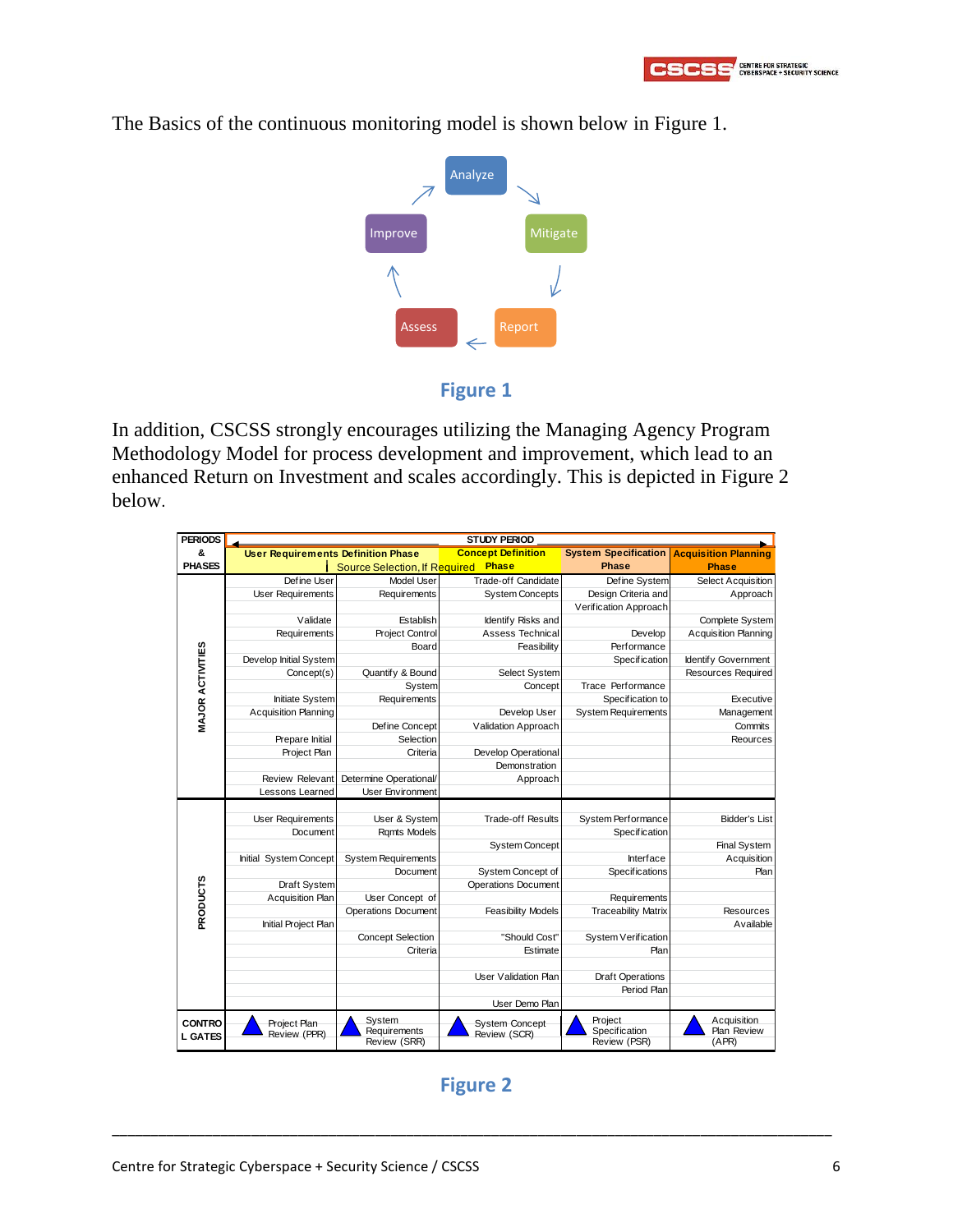## <span id="page-7-0"></span>**Appendix A – General Questions from RFI**

1. What do organizations see as the greatest challenges in improving cybersecurity practices across critical infrastructure?

2. What do organizations see as the greatest challenges in developing a cross-sector standards-based Framework for critical infrastructure?

3. Describe your organization's policies and procedures governing risk generally and cybersecurity risk specifically. How does senior management communicate and oversee these policies and procedures?

4. Where do organizations locate their cybersecurity risk management program/office?

5. How do organizations define and assess risk generally and cybersecurity risk specifically?

6. To what extent is cybersecurity risk incorporated into organizations' overarching enterprise risk management?

7. What standards, guidelines, best practices, and tools are organizations using to understand, measure, and manage risk at the management, operational, and technical levels?

8. What are the current regulatory and regulatory reporting requirements in the United States (e.g. local, state, national, and other) for organizations relating to cybersecurity?

9. What organizational critical assets are interdependent upon other critical physical and information infrastructures, including telecommunications, energy, financial services, water, and transportation sectors?

10. What performance goals do organizations adopt to ensure their ability to provide essential services while managing cybersecurity risk?

11. If your organization is required to report to more than one regulatory body, what information does your organization report and what has been your organization's reporting experience?

12. What role(s) do or should national/international standards and organizations that develop national/international standards play in critical infrastructure cybersecurity conformity assessment?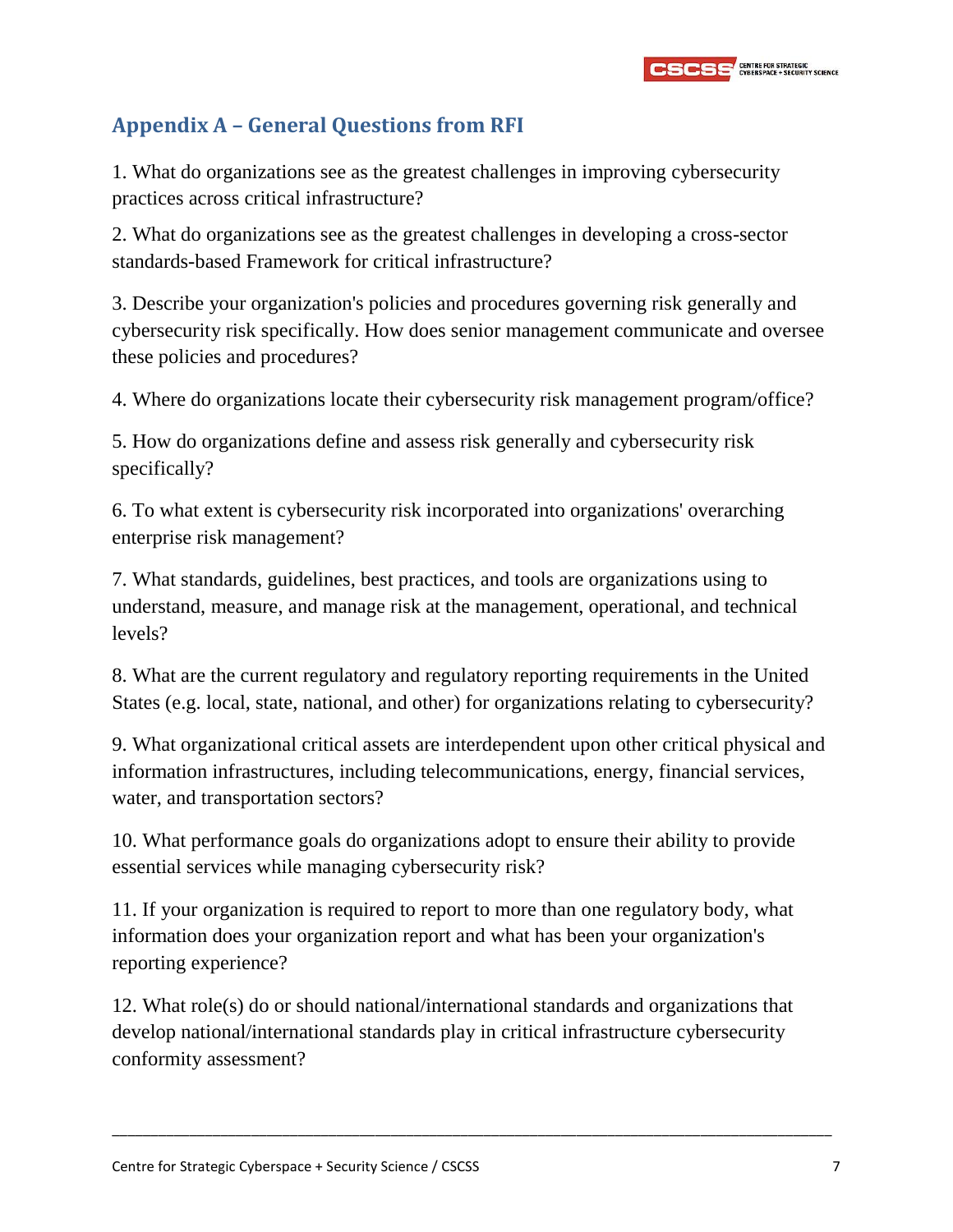

### <span id="page-8-0"></span>**Appendix B – Framework Questions from RFI**

Use of Frameworks, Standards, Guidelines, and Best Practices

As set forth in the Executive Order, the Framework will consist of standards, guidelines, and/or best practices that promote the protection of information and information systems supporting organizational missions and business functions.

NIST seeks comments on the applicability of existing publications to address cybersecurity needs, including, but not limited to the documents developed by: international standards organizations; U.S. Government Agencies and organizations; State regulators or Public Utility Commissions; Industry and industry associations; other Governments, and non-profits and other non-government organizations.

NIST is seeking information on the current usage of these existing approaches throughout industry, the robustness and applicability of these frameworks and standards, and what would encourage their increased usage. Please provide information related to the following:

- 1. What additional approaches already exist?
- 2. Which of these approaches apply across sectors?
- 3. Which organizations use these approaches?
- 4. What, if any, are the limitations of using such approaches?
- 5. What, if any, modifications could make these approaches more useful?
- 6. How do these approaches take into account sector-specific needs?

7. When using an existing framework, should there be a related sector-specific standards development process or voluntary program?

8. What can the role of sector-specific agencies and related sector coordinating councils be in developing and promoting the use of these approaches?

\_\_\_\_\_\_\_\_\_\_\_\_\_\_\_\_\_\_\_\_\_\_\_\_\_\_\_\_\_\_\_\_\_\_\_\_\_\_\_\_\_\_\_\_\_\_\_\_\_\_\_\_\_\_\_\_\_\_\_\_\_\_\_\_\_\_\_\_\_\_\_\_\_\_\_\_\_\_\_\_\_\_\_\_\_\_\_\_\_\_\_\_\_

9. What other outreach efforts would be helpful?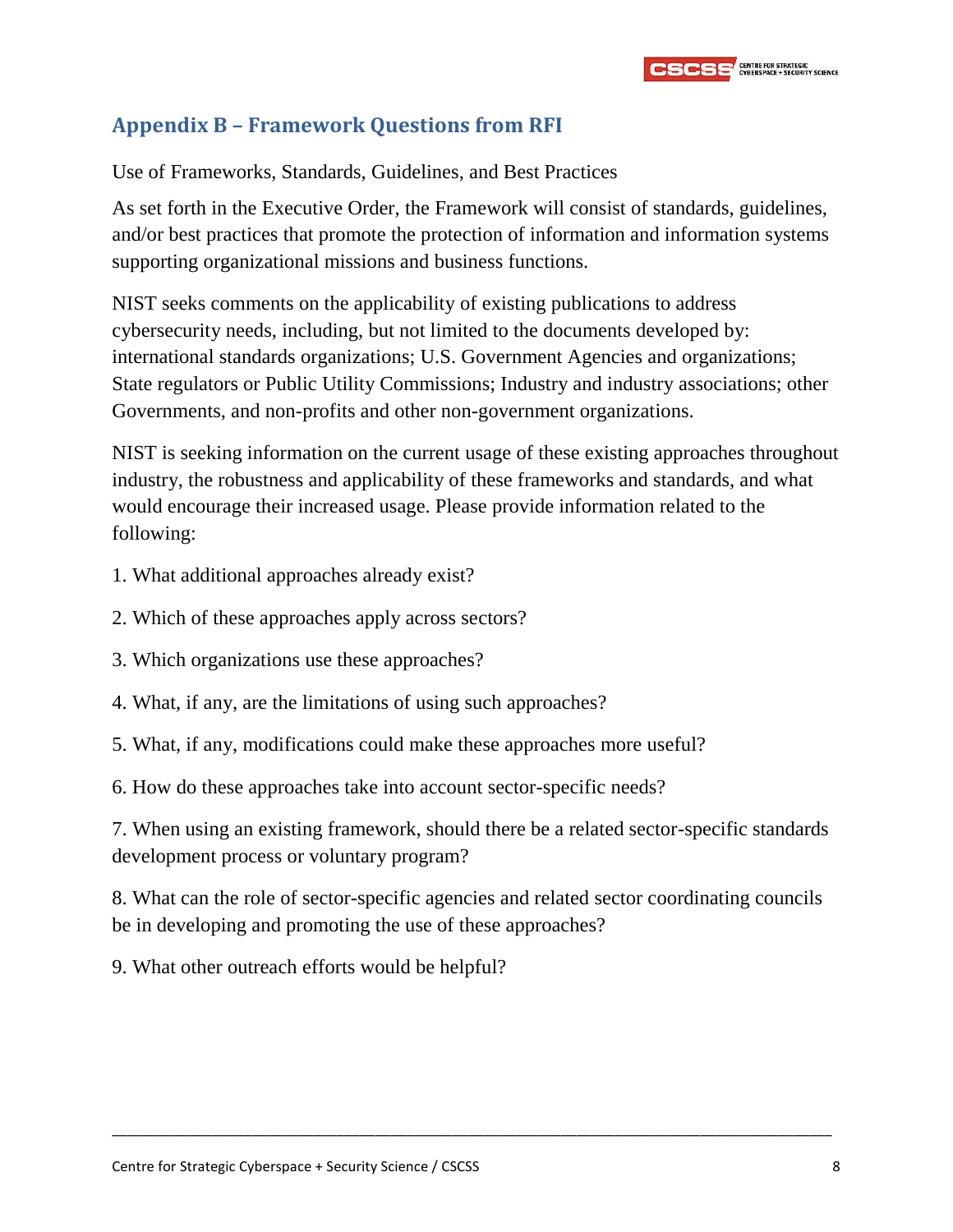## <span id="page-9-0"></span>**Appendix C – Specific Industry Practices**

In addition to the approaches above, NIST is interested in identifying core practices that are broadly applicable across sectors and throughout industry.

NIST is interested in information on the adoption of the following practices as they pertain to critical infrastructure components:

- Separation of business from operational systems;
- Use of encryption and key management;
- Identification and authorization of users accessing systems;
- Asset identification and management;
- Monitoring and incident detection tools and capabilities;
- Incident handling policies and procedures;
- Mission/system resiliency practices;
- Security engineering practices;
- Privacy and civil liberties protection.

1. Are these practices widely used throughout critical infrastructure and industry?

2. How do these practices relate to existing international standards and practices?

3. Which of these practices do commenters see as being the most critical for the secure operation of critical infrastructure?

4. Are some of these practices not applicable for business or mission needs within particular sectors?

5. Which of these practices pose the most significant implementation challenge?

6. How are standards or guidelines utilized by organizations in the implementation of these practices?

7. Do organizations have a methodology in place for the proper allocation of business resources to invest in, create, and maintain IT standards?

8. Do organizations have a formal escalation process to address cybersecurity risks that suddenly increase in severity?